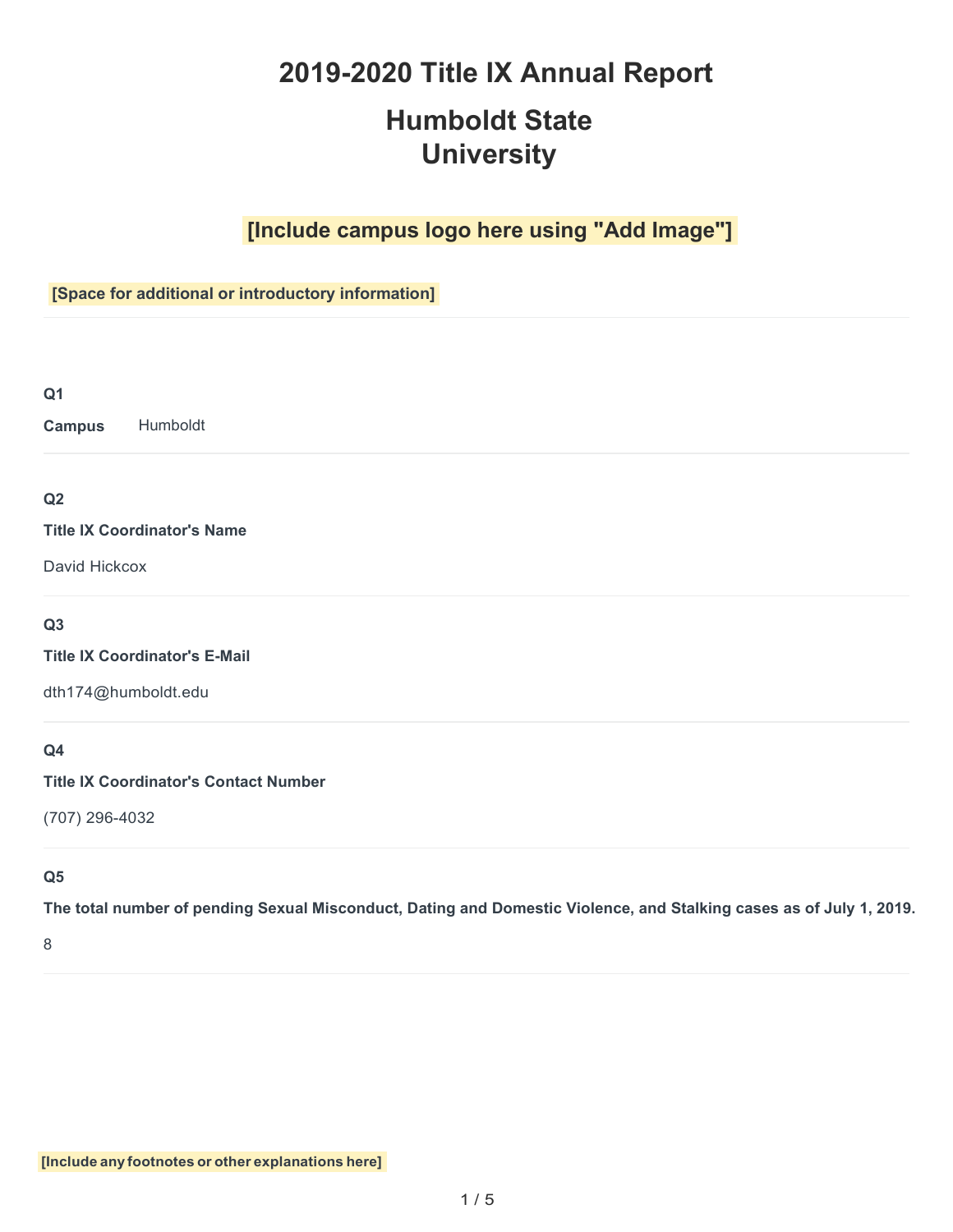**The number of Sexual Misconduct, Dating and Domestic Violence, and Stalking reports received during the reporting period (July 1, 2019 to June 30, 2020).**

| Total                        | 49 |
|------------------------------|----|
| Sexual Misconduct            | 37 |
| Dating and Domestic Violence | 4  |
| Stalking                     | 8  |

#### **Q7**

**The number of Sexual Misconduct, Dating and Domestic Violence, and Stalking reports received during the reporting period (July 1, 2019 to June 30, 2020) in which a Student is the Respondent.**

| Total                    | 31 |
|--------------------------|----|
| Sexual Misconduct        | 23 |
| Dating/Domestic Violence | 2  |
| <b>Stalking</b>          | 6  |
|                          |    |

#### **Q8**

**The number of Sexual Misconduct, Dating and Domestic Violence, and Stalking reports received during the reporting period (July 1, 2019 to June 30, 2020) in which an Employee is the Respondent.**

| Total                    |  |
|--------------------------|--|
| Sexual Misconduct        |  |
| Dating/Domestic Violence |  |
| Stalking                 |  |
|                          |  |

#### **Q9**

**The number of Sexual Misconduct, Dating and Domestic Violence, and Stalking reports received during the reporting period (July 1, 2019 to June 30, 2020) in which a Third Party is the Respondent.**

| Total                    |   |
|--------------------------|---|
| <b>Sexual Misconduct</b> | 6 |
| Dating/Domestic Violence |   |
| Stalking                 |   |
|                          |   |

**[Include any footnotes or other explanations here]**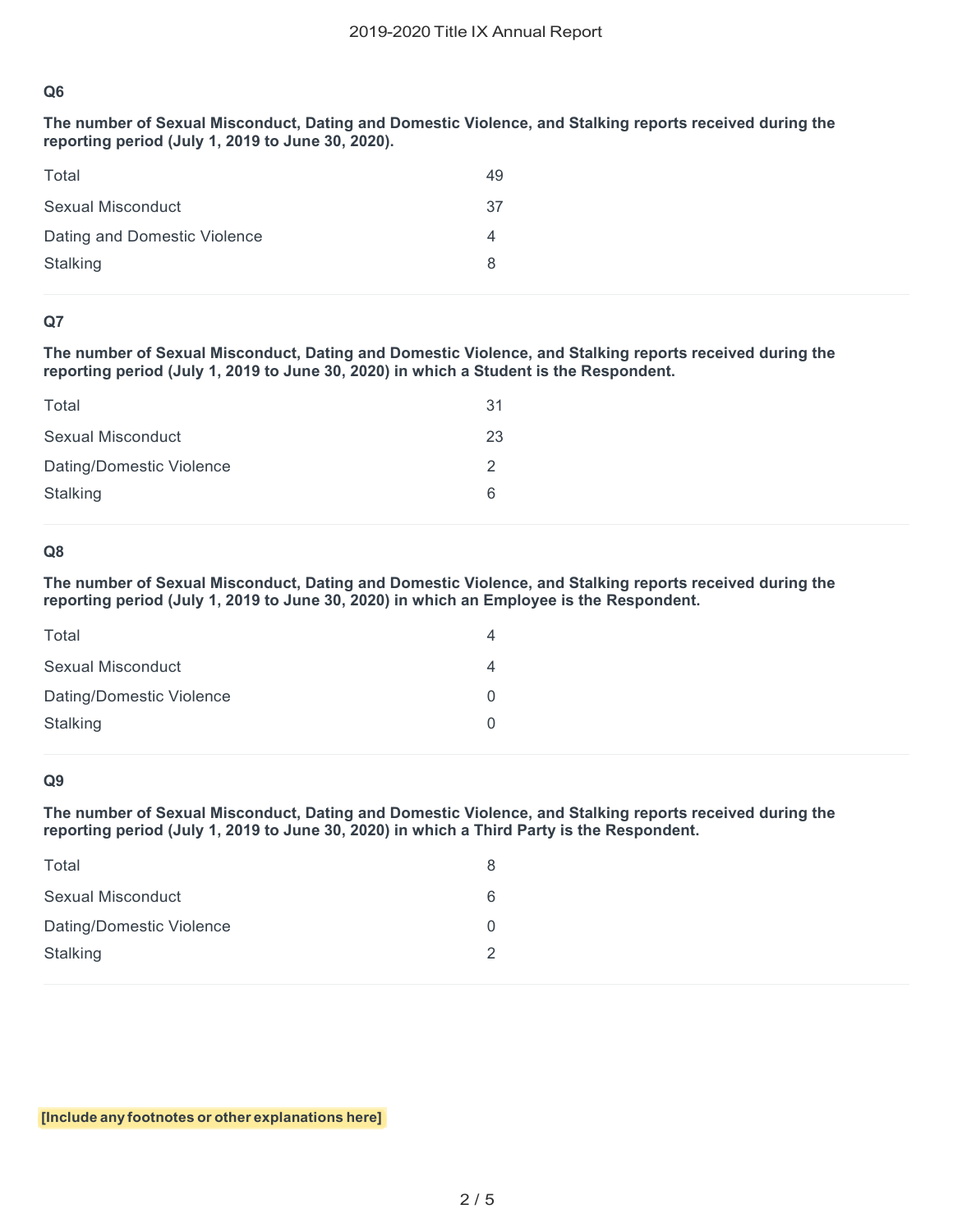**The number of Sexual Misconduct, Dating and Domestic Violence, and Stalking reports received during the reporting period (July 1, 2019 to June 30, 2020) in which the Respondent is an Unknown or Unidentified Individual.**

| Total                    | 6 |
|--------------------------|---|
| Sexual Misconduct        | 4 |
| Dating/Domestic Violence | 2 |
| Stalking                 |   |

#### **Q11**

**The number of Sexual Misconduct, Dating and Domestic Violence, and Stalking reports investigated (with a finding - Violation or No Violation) during the reporting period (July 1, 2019 to June 30, 2020).**

| Total                    | 2 |
|--------------------------|---|
| Sexual Misconduct        | 2 |
| Dating/Domestic Violence | 0 |
| <b>Stalking</b>          | ∩ |

#### **Q12**

**The number of Sexual Misconduct reports received during the reporting period (July 1, 2019 to June 30, 2020) that were resolved without investigation and/or a finding. Please provide a total and then indicate the number of reports for each type of outcome.**

| Total                                                    | 35 |
|----------------------------------------------------------|----|
| Informal Resolution                                      |    |
| Complainant did not respond to outreach and insufficient | 29 |
| information to move forward                              |    |

#### **Q13**

**The number of Dating and Domestic Violence reports received during the reporting period (July 1, 2019 to June 30, 2020) that were resolved without investigation and/or a finding. Please provide a total and then indicate the number of reports for each type of outcome.**

| Total                                                                                   | 4 |
|-----------------------------------------------------------------------------------------|---|
| Informal Resolution                                                                     |   |
| Complainant did not respond to outreach and insufficient<br>information to move forward |   |

**[Include any footnotes or other explanations here]**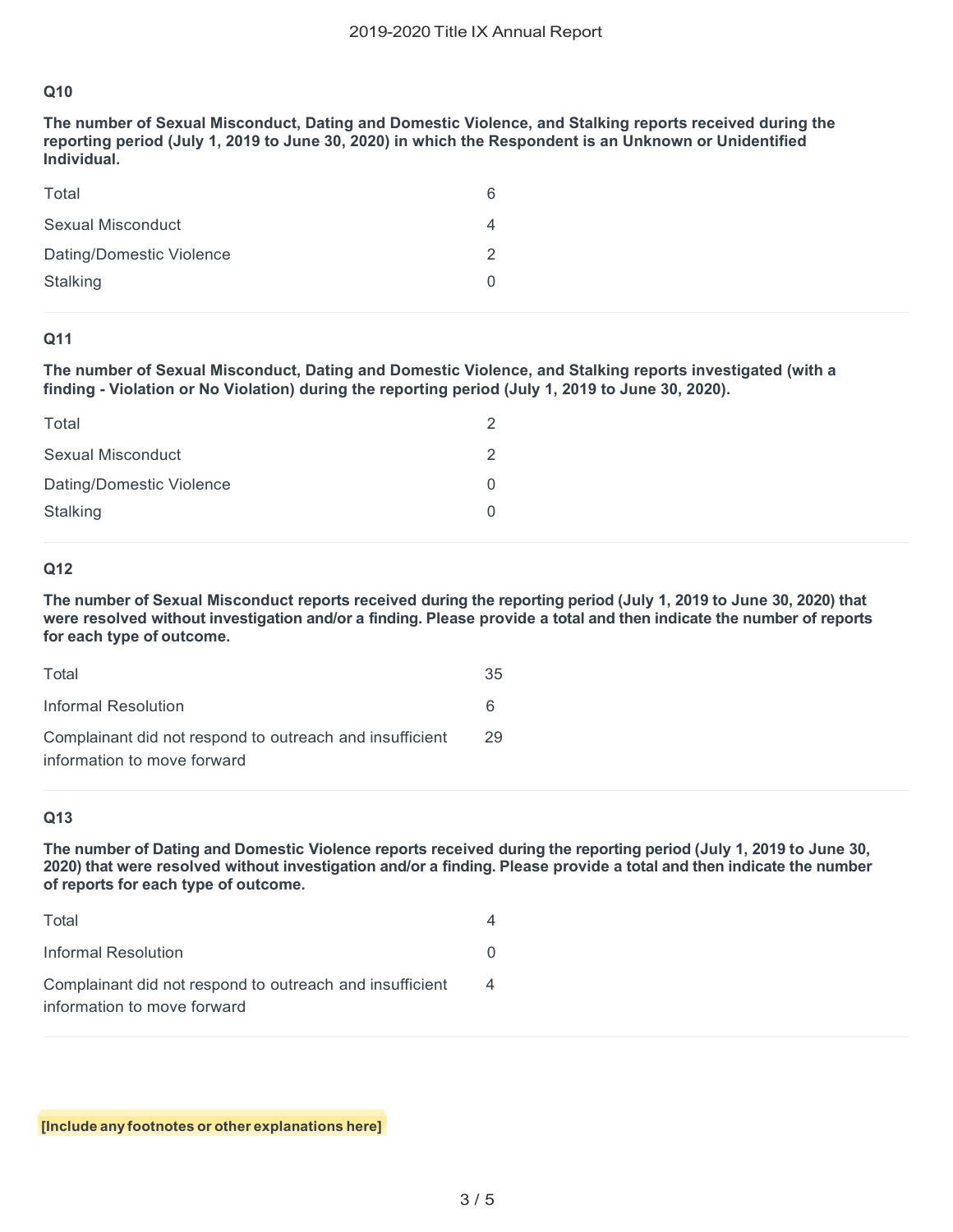**The number of Stalking reports received during the reporting period (July 1, 2019 to June 30, 2020) that were resolved without investigation and/or a finding. Please provide a total and then indicate the number of reports for each type of outcome.**

| Total                                                    | 8. |
|----------------------------------------------------------|----|
| Informal Resolution                                      |    |
| Complainant did not respond to outreach and insufficient |    |
| information to move forward                              |    |

#### **Q15**

**The number of Sexual Misconduct investigations during the reporting period (July 1, 2019 to June 30, 2020) in which the Respondent was held responsible. Please provide a total and then indicate the number of cases for each type of discipline. For combination forms of discipline (e.g., Suspension of less than one year and Educational Training) or forms of discipline not listed, please use the "Other" boxes and specify the form/s of discipline.**

| 2 |
|---|
| 0 |
| 0 |
| 1 |
| 1 |
| 0 |
| 0 |
| 0 |
| 1 |
|   |

#### **Q16**

**The number of Dating and Domestic Violence investigations during the reporting period (July 1, 2019 to June 30, 2020) in which the Respondent was held responsible. Please provide a total and then indicate the number of cases for each type of discipline. For combination forms of discipline (e.g., Suspension of less than one year and Educational Training) or forms of discipline not listed, please use the "Other" boxes and specify the form/s of discipline.**

| 0 |
|---|
| 0 |
| 0 |
| 0 |
| 0 |
| 0 |
| 0 |
| 0 |
| 0 |
|   |